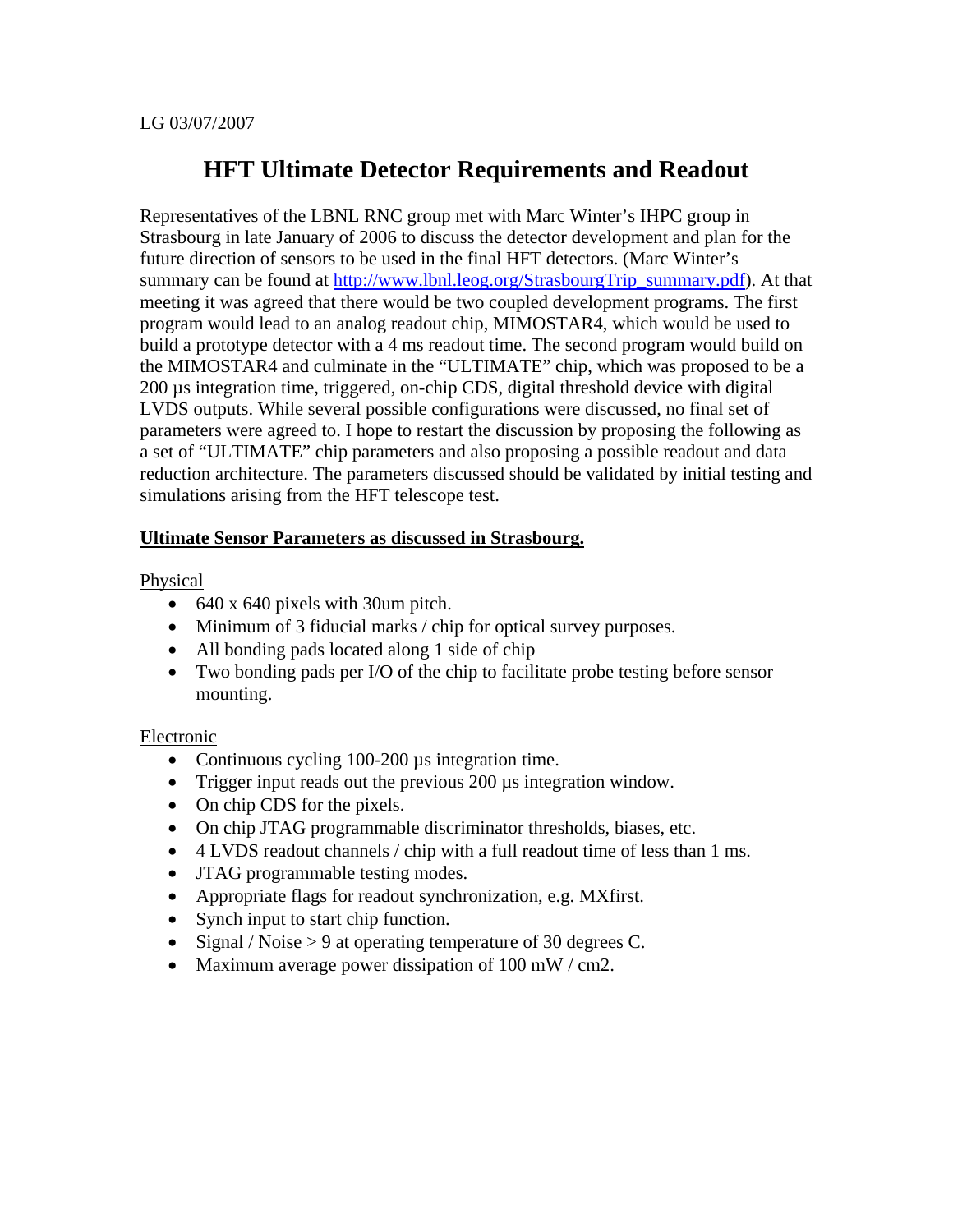#### **Triggering and it's Implications for Efficiency.**

The STAR trigger delivered to the HFT has the following associated characteristics and latency<sup>1</sup>:

- From the time of the interaction to the Trigger Level 0 trigger decision (at backplane of TCD crate) is 1.65 µs
- Our expected latency in receiving, latching and distributing the trigger to the sensors is  $\approx 220$  ns
- Thus the total latency from the particle interaction to the time a trigger is delivered to the sensors is  $\sim$ 1.87  $\mu$ s
- Triggers are delivered randomly with a minimum period of 1 ms between accepted triggers.

Based on discussions with Michal and information in the MIMOSA8 articles, the most likely scenario for the present design of the ultimate sensor would involve clocking through parallel sub-arrays of pixels sized such that 200 µs gives a full pass through each sub-array. The CDS value of each pixel would be stored and the pixel reset once every 200 µs in each sub-array. When a trigger was received, the sensor would stop the cycling through pixels and enter a readout mode where the pixel CDS values would be read out and the amplifier biases removed by a second CDS performed at the column readout. The final pixel CDS value would then be presented to a dual threshold discriminator and the resulting two bit (high and low threshold) values would be serialized and readout via LVDS. We will have four LVDS readout ports per sensor and the total readout time is specified to be 1 millisecond giving a LVDS clock of 1 millisecond  $/$  [ $((640 * 640)$  pixels) / 4 readout lines)  $*$  2 bits] = 4.9 ns period or 204 MHz.

One feature of this scheme is that the ultimate sensor will continue to reset pixels until it receives a trigger, which it will receive 1.87 µs after the particles transit the sensor. This corresponds to a randomly located loss of 1.87  $\mu$ s / 200  $\mu$ s = 0.94 % of pixel information. If we require a hit in each layer of the HFT to define a track, the number doubles to ~1.9 % for tracks. This may or may not be an issue. It should be added to our simulations to see what effect it has.

If this is a problem, a possible solution would be to add another capacitor to each pixel to store the previous pixel CDS value. This would effectively add a two refresh period memory to each pixel. The trigger latency is known and the decision as to which pixel level CDS value to read when the sensor enters the readout mode would be based on this known latency (hopefully a parameter that can be configured via JTAG).

In any case, the readout for either configuration would be the same.

### **Readout**

 $\overline{a}$ 

The readout scheme derives closely from the existing readout scheme of the  $MIMOSTAR2-4$  sensors<sup>2</sup>. A block diagram is presented below.

 $1 \frac{\text{http://www.star.bnl.gov/STAR/html/trg/VTSL/Schematics/Trigger L0. Timing 2003.pdf}}{2003. \text{pdf}}$  is the old documentation. Discussions with Eleanor Judd of the STAR trigger group have given the numbers shown.

 $^{2}$  http://www.lbnl.leog.org/RDO\_section\_HFT\_proposal.pdf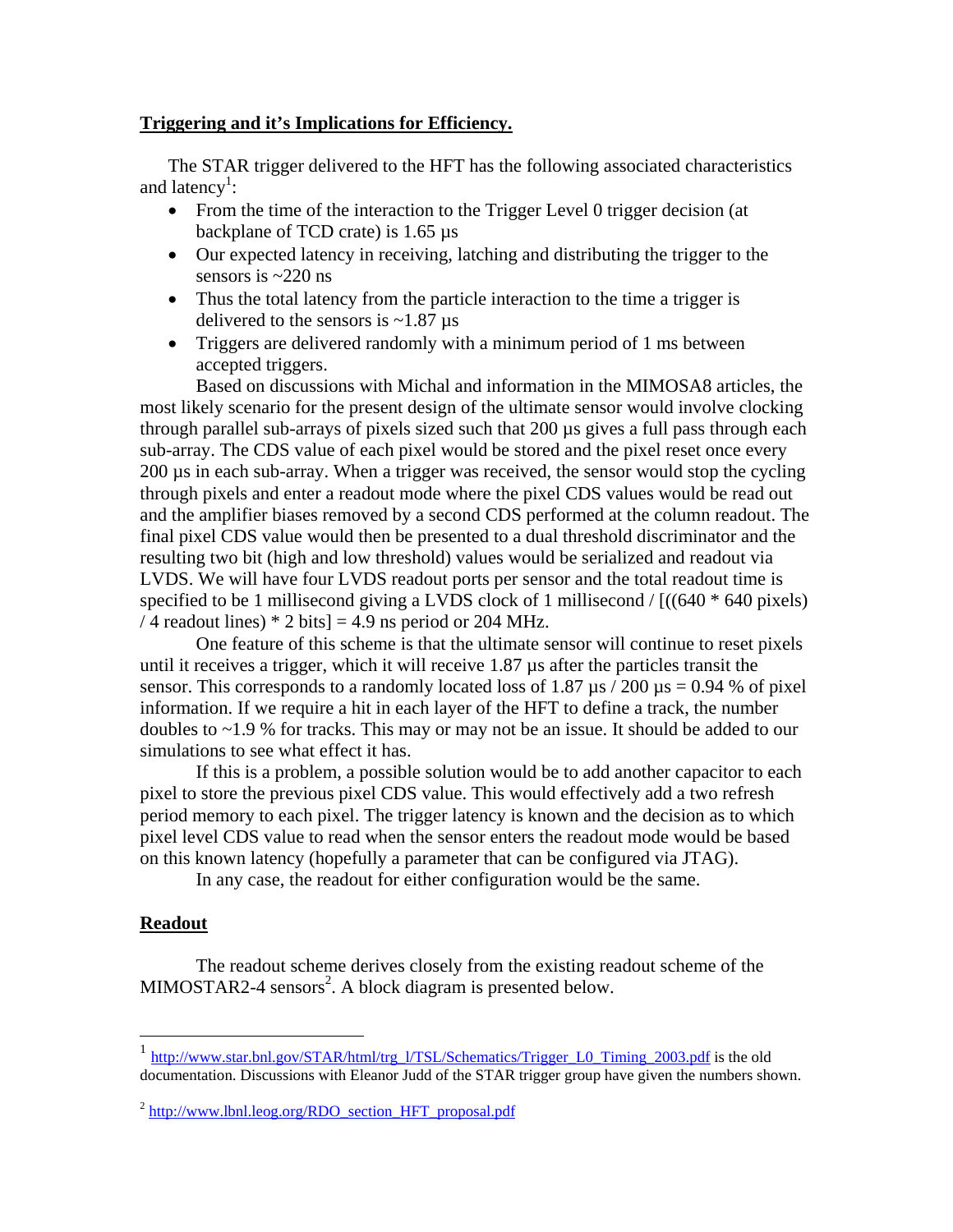#### HFT "ULTIMATE" Ladder Readout



**Figure 1 – Block diagram for the HFT Ultimate detector readout.** 

#### **Data Flow**

The full HFT readout system is a parallel system of 33 ladders, each with the same readout, thus the readout system for a single ladder is presented as the basic building block of the system. In this readout design, the sensors are as described above and are triggered. Triggers, clock, JTAG, Synchronization and markers are provided from the Readout board. After receiving a trigger, the sensors perform a high / low threshold compare to the CDS value for each pixel and send a serial stream of the logic values results of this threshold comparison through LVDS buffers located at the end of the ladder (out of the low mass region) to the Readout board via low mass twisted pair cable. On the Readout board the data is transferred into high speed memory located in an FPGA. This memory now contains the full contents of each pixel on the sensor represented by a 2 bit string with the hot pixel map implemented as a mask. The sensor threshold data is then run through a cluster finder with the same form as previously described in our readout system and the resulting center address is passed to a cluster FIFO. The contents of these cluster FIFOs are built into an event with header and event ID information and the resulting event is passed to DAQ via the DDL.